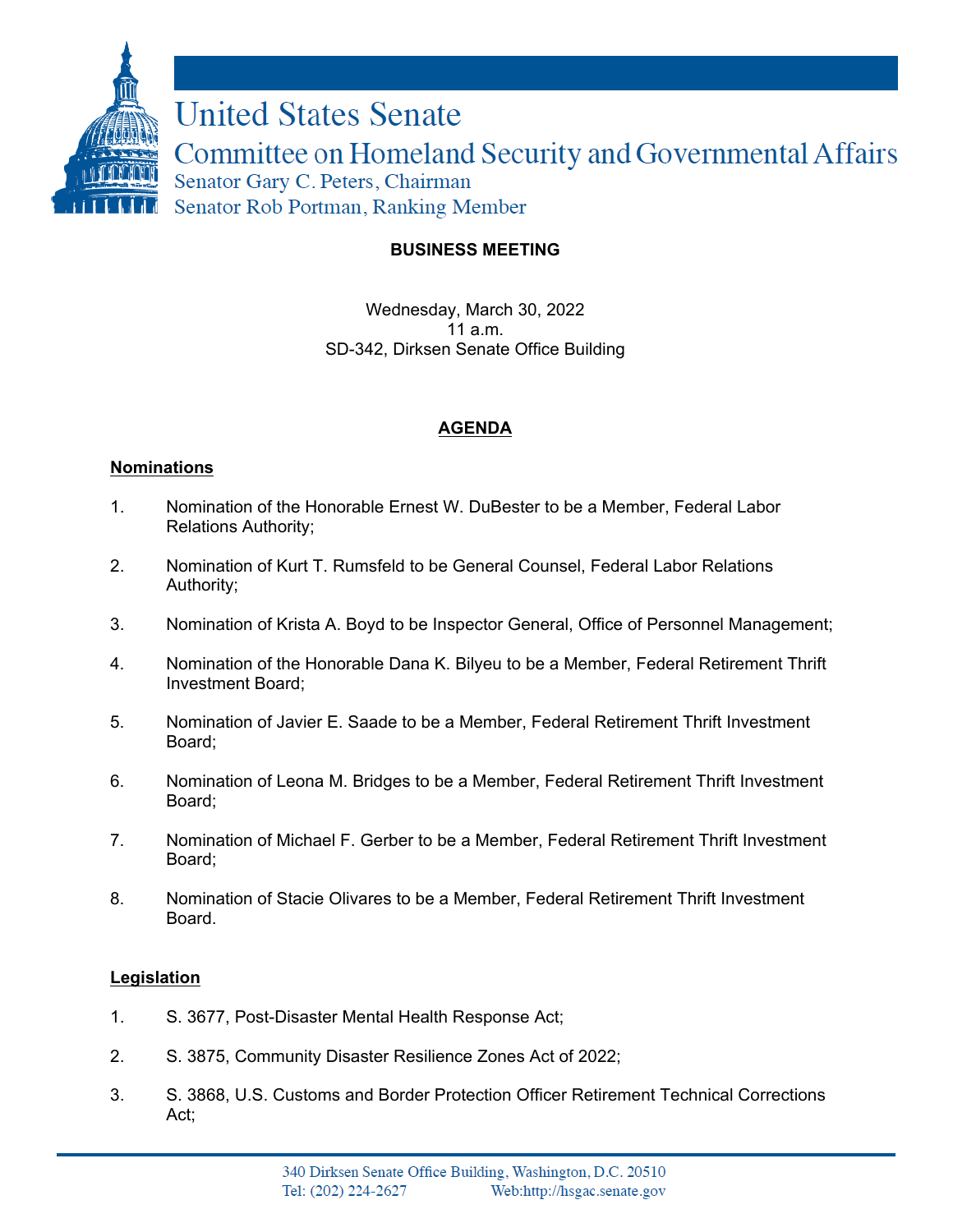- 4. S. \_\_\_, Preventing Organizational Conflicts of Interest in Federal Acquisition Act;
- 5. S. 3890, Improving Intergovernmental Cooperation and Reducing Duplication Act of 2022;
- 6. S. 3511, Satellite Cybersecurity Act;
- 7. S. 3903, to require the Commissioner of U.S. Customs and Border Protection to establish procedures for conducting maintenance projects at ports of entry at which the Office of Field Operations conducts certain enforcement and facilitation activities;
- 8. S. 857, Periodically Listing Updates to Management (PLUM) Act;
- 9. S. 3655, Civil Rights Cold Case Investigations Support Act of 2022;
- 10. S. 3904, Healthcare Cybersecurity Act of 2022;
- 11. S. 3897, Legacy IT Reduction Act of 2022.

### **Postal Naming Bill**

- 1. S. 3884, to designate the facility of the United States Postal Service located at 404 U.S. Highway 41 North in Baraga, Michigan, as the "Cora Reynolds Anderson Post Office";
- 2. S.3825, to designate the facility of the United States Postal Service located at 3903 Melear Drive in Arlington, Texas, as the "Ron Wright Post Office Building";
- 3. S. 3826, to designate the facility of the United States Postal Service located at 1304 4th Avenue in Canyon, Texas, as the "Gary James Fletcher Post Office Building";
- 4. H.R. 735, to designate the facility of the United States Postal Service located at 502 East Cotati Avenue in Cotati, California, as the "Arturo L. Ibleto Post Office Building";
- 5. H.R. 1298, to designate the facility of the United States Postal Service located at 1233 North Cedar Street in Owasso, Oklahoma, as the "Technical Sergeant Marshal Roberts Post Office Building";
- 6. H.R. 2324, to designate the facility of the United States Postal Service located at 2800 South Adams Street in Tallahassee, Florida, as the "D. Edwina Stephens Post Office";
- 7. H.R. 3539, to designate the facility of the United States Postal Service located at 223 West Chalan Santo Papa in Hagatna, Guam, as the "Atanasio Taitano Perez Post Office";
- 8. H.R. 3579, to designate the facility of the United States Postal Service located at 200 East Main Street in Maroa, Illinois, as the "Jeremy L. Ridlen Post Office";
- 9. H.R. 3613, to designate the facility of the United States Postal Service located at 202 Trumbull Street in Saint Clair, Michigan, as the "Corporal Jeffrey Robert Standfest Post Office Building";